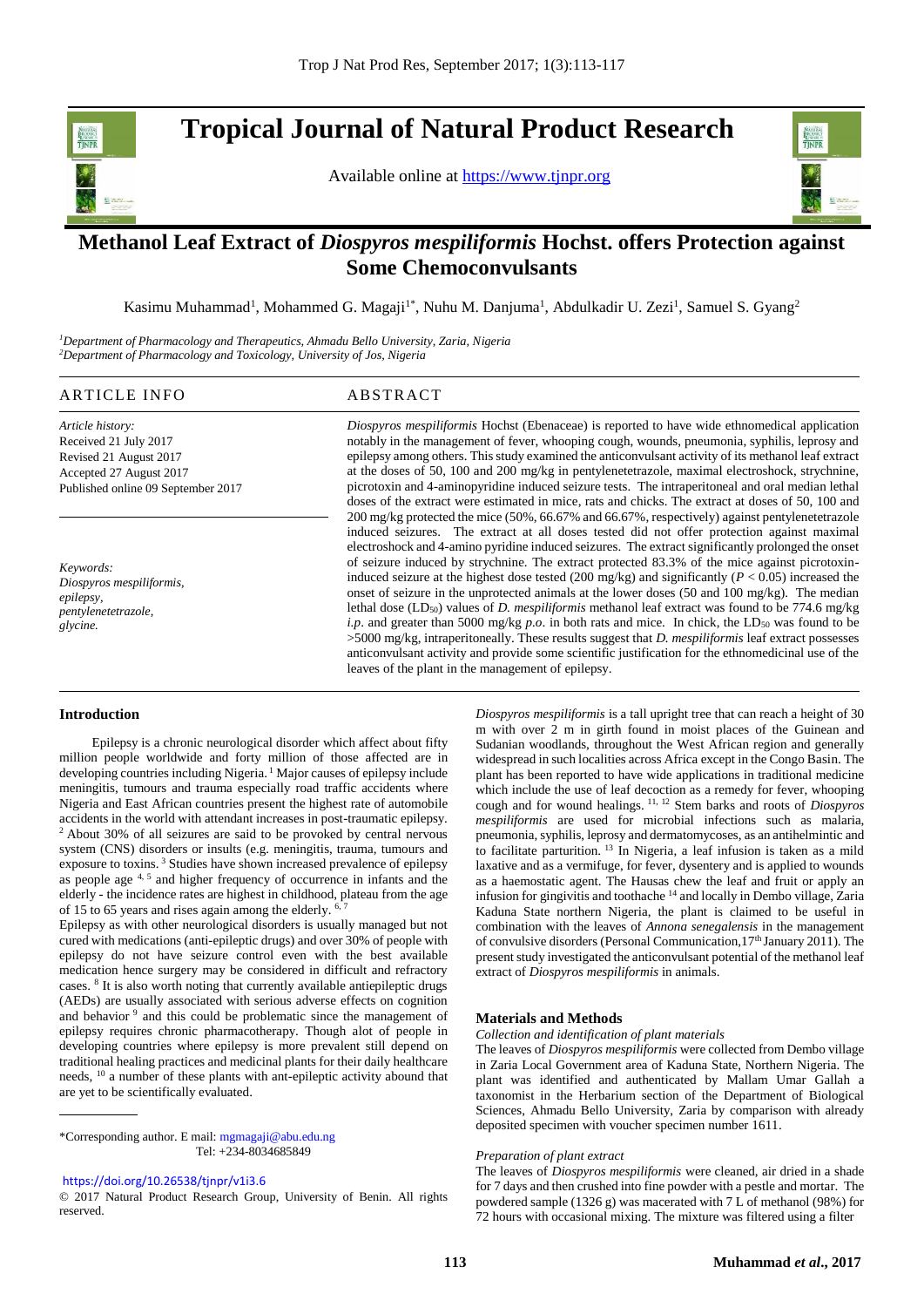paper and the filterate was evaporated to constant weight using a water bath set at 50°C.

#### *Phytochemical screening*

The methanol leaf extract of *Diospyros mespiliformis* was subjected to preliminary phytochemical screening to test for the presence of alkaloids, saponins, flavonoids, tannins, anthraquinones cardiac glycosides and carbohydrates according to standard procedures.<sup>15, 16</sup>

# *Study Animals*

Three species of animals-rats of both sexes ( weighing 156-247 g), mice (25-34 g) and day old chicks (24-33 g) were employed in this study. The rodents used were obtained from the Animal House, Department of Pharmacology and Therapeutics, Ahmadu Bello University, Zaria, while the day-old chicks were obtained from the National Animal Production Research Institute (NAPRI) hatchery, Ahmadu Bello University, Shika Zaria. All experimental protocols were in accordance with the Ahmadu Bello University Research policy, and ethic and regulations governing the care and use of experimental animals as contained in "Principles of laboratory animal care" (NIH Publication no. 85-23, revised 1985). Ethical Approval (DAC/IW-OT/009-15) was obtained from Institutional Animal Use and Ethics Committee.

### *Acute toxicity study*

Estimation of the oral and intraperitoneal median lethal doses of extract were carried out in mice, rats and chicks. Briefly, the method was divided into phase I and II. In phase I three groups of three animals each were administered 10, 100 and 1000 mg/kg of the extract respectively to ascertain the extent of toxicity of the extract. The animals were observed for any sign of toxicity or death within 24-hour period. In phase II which depended on the outcome of the first phase, other specifically graded doses were administered to four different sets of rats, mice and chicks using both oral and *i.p* routes as the case apply and observed for sign of toxicity or death within another 24-hour period. From the outcome of phase II,  $LD_{50}$ value was determined by calculating the geometric mean of lowest dose that causes death and the highest dose for which the animals survived. 17

# *Anticonvulsant Study*

# *General study design*

.

The study was carried out using five groups each containing ten or six animals as the case may be. Groups 1 and 5 served as negative and positive controls using normal saline and a standard drug respectively while groups 2, 3 and 4 received graded doses of the extract. Results obtained for each experiment were recorded accordingly.

#### *Pentylenetetrazole induced seizure test*

Thirty mice of either sex were divided into five groups of six mice each. Mice in group 1 were treated with equivolume of distilled water per kg body weight intraperitoneally, the second, third and fourth group were treated with 50, 100 and 200 mg of the extract per kg body weight *i.p*., the fifth group were treated with 200 mg Sodium valproate per kg body weight *i.p.* Thirty minutes later, mice in all the groups were treated with 90 mg/kg of freshly prepared pentylenetratrazole subcutaneously. The mice were observed for presence or absence of clonic spasm of at least 5 seconds duration, hind limb extension or death. 18

#### *Maximal electroshock test*

The method of Toman *et al.* <sup>19</sup> as modified by Swinyard and Kupferberg <sup>20</sup> was employed. Fifty day old chicks were divided randomly into five groups of 10 chicks per group. The first group was treated with distilled water (10 mL/kg) *i.p*., second, third and fourth groups were treated with 250, 500 and 1000 mg of the extract per kg *i.p*. respectively and the fifth group was treated with 20 mg phenytoin per kg *i.p*. as positive control. Thirty minutes later, maximal electroshock was administered to induce seizure in the chicks using Ugo Basile electroconvulsive machine (Model 7801) with corneal electrodes placed on the upper eyelids of the chicks. The current, shock duration, frequency and pulse width used were maintained at 90 mA, 0.8 s, 100 pulse per second and 0.8 ms respectively. The chicks were observed for hind limb tonic extension which was considered as convulsion while abolition of hind limb tonic extension was considered as protection against electrically induced convulsion.

# *Strychnine induced seizure test*

The method of Porter *et al.* <sup>21</sup> was employed. Thirty mice of either sex were divided into five groups of six mice each. Mice in group 1 were

treated with 10 mL/kg of distilled water per kg body weight *i.p*., the second, third, and fourth group were treated with 50, 100 and 200 mg of the extract per kg body weight *i.p*., and the fifth group was treated with 30 mg /kg phenobarbitone *i.p*. as positive control. Thirty minutes later, mice in all the groups were treated with 2.5 mg of freshly prepared strychnine per kg *s.c*. The mice were observed for tonic extensor jerks of the hind limb which was considered as convulsion and abolition of such was considered as protection.

# *Picrotoxin-induced seizure in mice*

Five groups of mice  $(n=6)$  were treated with normal saline  $(10 \text{ ml/kg})$ , extract (50, 100 and 200 mg/kg) or phenorbarbitone (30 mg/kg), intraperitoneally. 30 minutes post-treatment, seizure was induced in each mouse by administration of picrotoxin (10 mg/kg), subcutaneously. Absence of tonic hind limb extension or prolongation of the latency of the hind limb tonic extension was considered as an indication of anticonvulsant activity.<sup>22</sup>

#### *4-Aminopyridine induced seizure test*

The method of Yamaguchi and Rogawski<sup>23</sup> was employed. Thirty mice of either sex were divided into five groups of six mice each. Mice in the first group were treated with 10 mL normal saline per kg body weight *i.p*. The second, third and fourth groups were treated with 50, 100 and 200 mg of the extract per kg body weight *i.p.* respectively. The fifth group was treated with 30 mg phenobarbitone per kg body weight *i.p.* Thirty minutes later, mice in all the groups were treated with 14 mg of freshly prepared 4-aminopyridine per kg *s.c..* The mice were observed for presence or absence of hind limb tonic extension, onset of episodes of convulsion and possibly death, abolition of any of these was considered as protection.

# *Statistical Analysis*

Results were expressed as Mean ± Standard Error of Mean. Statistical analysis was performed by analysis of variance (ANOVA); when a statistically significant result was obtained with ANOVA, a post hoc Dunnets t-test was performed for multiple comparisons. Values of  $p < 0$ .05 were considered significant.

# **Results and Discussion**

*Diospyros mespiliformis* leaves enjoys wide patronage among traditional practitioners in Northern Nigeria. The present study attempted to provide pharmacological rationale for the ethnomedicinal use of the leaves of *Diospyros mespiliformis* in the management of epilepsy. The preliminary phytochemical studies on the methanol leaf extract of *Diospyros mespiliformis* revealed the presence of alkaloids, saponins, flavonoids, tannins, carbohydrates, cardiac glycosides and the combined anthracene type of anthraquinones (Table 1). Flavonoids, tannins and saponins are phytoconstituents that have been reported to modulate central nervous system activities. <sup>24, 25</sup> Similarly, some alkaloids (nantenine derivatives) have been found to be effective in inhibiting pentylenetetrazole induced seizure and maximal electroshock-induced seizures <sup>26</sup> hence, it can be inferred that the observed pharmacological activity shown by the extract may be due to the presence of the afore mentioned phytoconstituents. The LD<sub>50</sub> values of the extract in mice and rats when administered via oral route were above 5000 mg/kg each while for the intraperitoneal route of administration, the LD<sub>50</sub> was found to be 774.6 mg/kg for both mice and rats. In chicks, the LD<sub>50</sub> value was found to be above 5000 mg/kg body weight via the intraperitoneal route of administration (Table 2).

The extract protected the animals against PTZ-induced seizure. At 50 mg/kg of the extract, the percentage protection was found to be 50% which then increased to 66.7% protection at a dose of 100 mg/kg, additional protection was not observed at higher doses. Sodium valproate (200 mg/kg) produced 100% protection against seizure and mortality as well. There was no statistically significant difference in the mean onset of seizure between the control group and extract-treated groups (Table 3). Studies have shown that pentylenetetrazole is a chemoconvulsant agent that induces seizure by the non-competitive blockage of the major inhibitory pathways mediated by the predominant inhibitoryneurotransmitter GABA, at all levels of the central nervous system <sup>27</sup> and is widely accepted experimental model for absence seizure. <sup>28</sup> The GABAergic system represents the most successful target for the rational design of novel antiepileptic compounds.<sup>29</sup> It has been shown that seizures induced by pentylenetetrazole, can be blocked by drugs such as ethosuximide that reduces T-type  $Ca^{2+}$  currents  $30$  while drugs such as phenytoin and carbamazepine that were found to be effective against maximal electroshock seizure are ineffective against pentylenetetrazole induce seizure. <sup>31</sup> Activation of NMDA receptor system appears to be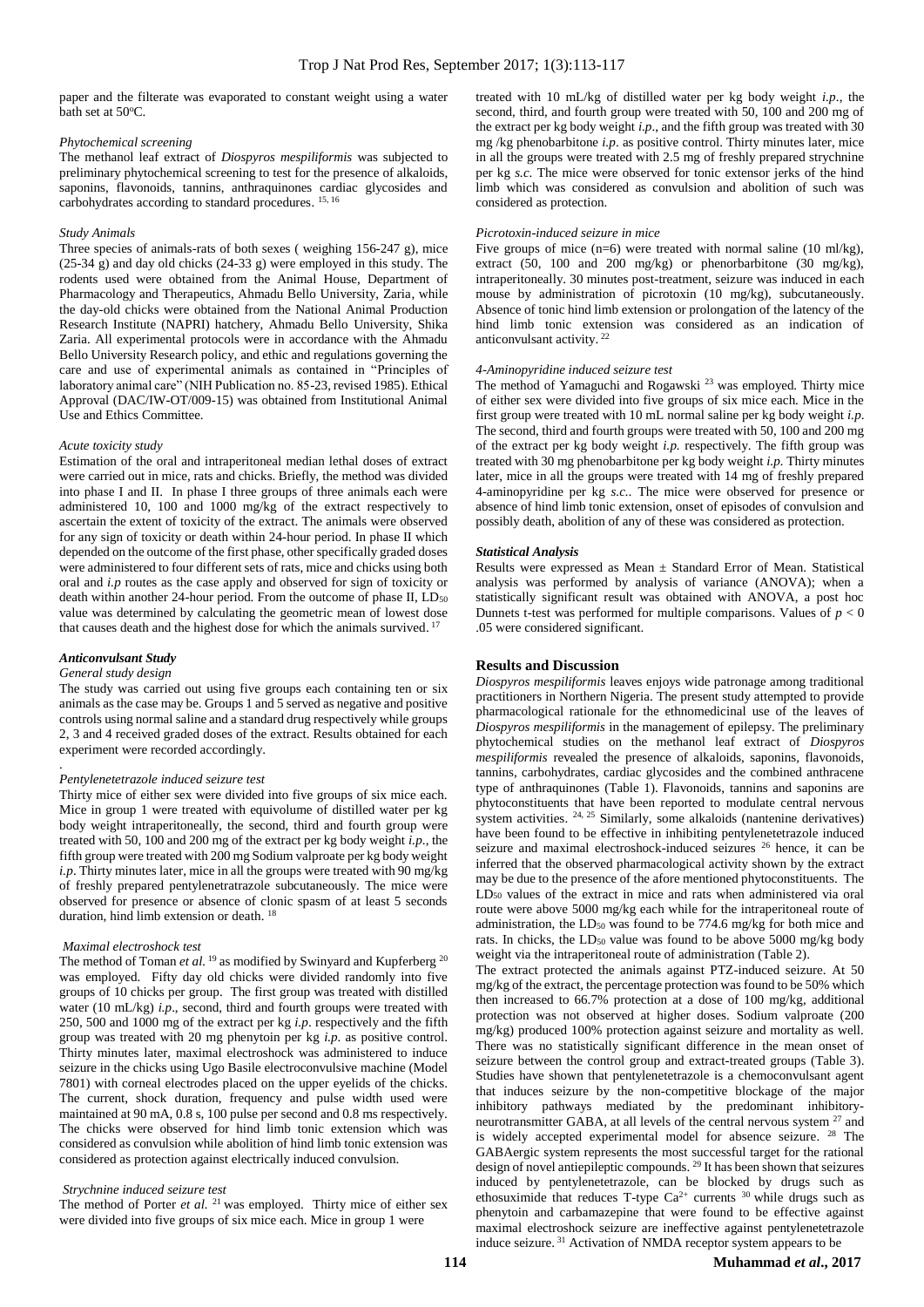**Table 1:** Phytochemical constituents of Methanol Leaf Extract of *Diospyros mespiliformis*

| <b>Chemical Constituents</b>            | <b>Inference</b> |
|-----------------------------------------|------------------|
| Alkaloids                               | Present          |
| Saponins                                | Present          |
| Flavonoids                              | Present          |
| <b>Tannins</b>                          | Present          |
| Carbohydrates                           | Present          |
| Cardiac Glycosides                      | Present          |
| Anthraquinones (combined<br>anthracene) | Present          |
| Anthraquinones (free)                   | Absent           |
|                                         |                  |

**Table 2:** Median Lethal Dose Values of Methanol Leaf Extract of *Diospyros mespiliformis* via Intraperitoneal and Oral routes of administration

| <b>Species</b> | <b>Route of Administration</b> | $LD_{50}$ Values<br>(mg/kg) |
|----------------|--------------------------------|-----------------------------|
| Mice           | Intraperitoneal                | 774.6                       |
|                | Oral                           | >5000                       |
| Rats           | Intraperitoneal                | 774.6                       |
|                | Oral                           | >5000                       |
| Chicks         | Intraperitoneal                | >5000                       |

**Table 3:** Effect of Methanol Leaf Extract of *Diospyros mespiliformis (DM)* and Sodium Valproate on Pentylenetetrazole (PTZ) induced seizure in mice

| Treatment<br>(mg/kg) | Mean<br>onset of<br>seizures<br>(min) | <b>Ouantal</b><br><b>Protection</b> | <b>Protection</b><br>against<br>seizure<br>(%) | <b>Mortality</b><br>rate $(\% )$ |
|----------------------|---------------------------------------|-------------------------------------|------------------------------------------------|----------------------------------|
| N/saline(10)         | $9.00+1.00$                           | 1/6                                 | 16.67                                          | 83.33                            |
| ml/kg)               |                                       |                                     |                                                |                                  |
| DM 50                | $11.00+$                              | 3/6                                 | 50.00                                          | 50.00                            |
|                      | 3.46                                  |                                     |                                                |                                  |
| DM 100               | $6.50 + 1.50$                         | 4/6                                 | 66.67                                          | 33.33                            |
| DM 200               | 10.00                                 | 4/6                                 | 66.67                                          | 33.33                            |
|                      | $+4.00$                               |                                     |                                                |                                  |
| VA 200               | 0.0                                   | 6/6                                 | 100.0                                          | 0.00                             |

Values are presented as mean ± SEM, n=6 per group, DM=*Diospyros mespiliformis* Sodium valproate.

**Table 4:** Effect of Methanol Leaf Extract of *Diospyros Mespiliformis*  (DM) and Phenytoin (PHT) on maximal electroshock (MES) – induced seizure in chicks

| Treatment<br>(mg/kg) | Mean Time of<br>Recovervfrom<br>seizures (min) | <b>Ouantal</b><br>Protection | <b>Protection</b><br>against<br>seizure<br>$($ %) | <b>Mortality</b><br>rate $(\% )$ |
|----------------------|------------------------------------------------|------------------------------|---------------------------------------------------|----------------------------------|
| N/saline             | $14.8 + 5.09$                                  | 0/10                         | 0.00                                              | 0.00                             |
| $(10 \text{ mL/kg})$ |                                                |                              |                                                   |                                  |
| DM 250               | $11.90 + 4.88$                                 | 0/10                         | 0.00                                              | 0.00                             |
| DM 500               | $9.10 + 1.54$                                  | 0/10                         | 0.00                                              | 0.00                             |
| DM 1000              | $11.90 + 3.30$                                 | 0/10                         | 0.00                                              | 0.00                             |
| <b>PHT 20</b>        | 17.0                                           | 9/10                         | 90.00                                             | 0.00                             |

Values are presented as mean  $\pm$  SEM, n=10 per group DM= *Diospyros Mespiliformis* PHT=Phenytoin.

**Table 5:** Effect of methanol leaf extract of *Diospyros mespiliformis* (DM) and phenobarbitone (PHB) on strychnine induced seizure in mice

| <b>Treatment</b><br>(mg/kg) | Mean<br>onset of<br>seizures<br>(min) | <b>Ouantal</b><br><b>Protection</b> | <b>Protection</b><br>against<br>seizure<br>(%) | <b>Mortality</b><br>rate $(\% )$ |
|-----------------------------|---------------------------------------|-------------------------------------|------------------------------------------------|----------------------------------|
| N/saline(10)                | $2.67+0.33$                           | 0/6                                 | 0.00                                           | 100.00                           |
| mL/kg                       |                                       |                                     |                                                |                                  |
| DM 50                       | $5.33+0.71$                           | 0/6                                 | 0.00                                           | 100.00                           |
| DM 100                      | $6.00+0.37$                           | 0/6                                 | 0.00                                           | 100.00                           |
| DM 200                      | $5.50+0.50$                           | 0/6                                 | 0.00                                           | 100.00                           |
| <b>PHB 20</b>               | 0.0                                   | 5/6                                 | 83.33                                          | 16.67                            |

Values are presented as mean + SEM, n=6 per group, DM = *Diospyros mespiliformis*, PHB = phenobarbitone. There is no statistically significant difference in the mean onset of seizure between the control (Normal saline) group and the treated groups given 50, 100 and 200 mg/kg of the extracts at \**p*<0.05 (Dunnet's post hoc test for multiple comparison).

**Table 6:** Effect of methanol leaf extract of *Diospyros mespiliformis* (DM) and phenobarbitone (PHB) on Picrotoxininduced seizure in mice

| Treatment (mg/kg)   | <b>Mean onset of Seizure in</b><br><b>Ouantal</b> |                            |
|---------------------|---------------------------------------------------|----------------------------|
|                     | protection                                        | <b>Unprotected Animals</b> |
| N/saline (10 ml/kg) | 0/6                                               | $9.91 + 0.52$              |
| DM 50               | 2/6                                               | $13.3 \pm 0.62*$           |
| DM 100              | 3/6                                               | $12.9 + 1.2*$              |
| <b>DM 200</b>       | 5/6                                               | 10.0                       |
| <b>PHB</b> 30       | 6/6                                               | -                          |

Values are presented as mean  $\pm$  SEM, n=6 per group, DM= *Diospyros Mespiliformis*, PHB =phenobarbitone. \**p*<0.05 (Dunnet's post hoc test for multiple comparison).

**Table 7:** Effect of methanol leaf extract of *Diospyros mespiliformis* (DM) and phenobarbitone (PHB) on 4-amino pyridine induced seizure in mice

| <b>Treatment</b><br>(mg/kg) |      | Mean onset<br>of seizures<br>(min) | <b>Ouantal</b><br><b>Protection</b> | <b>Protection</b><br>against seizure<br>(%) |
|-----------------------------|------|------------------------------------|-------------------------------------|---------------------------------------------|
| N/saline                    | (10) | $13.67 + 1.69$                     | 0/6                                 | 0.00                                        |
| mL/kg                       |      |                                    |                                     |                                             |
| DM 50                       |      | $20.67 + 3.21$                     | 0/6                                 | 0.00                                        |
| DM 100                      |      | $15.33 \pm 2.96$                   | 0/6                                 | 0.00                                        |
| DM 200                      |      | $16.00 \pm 2.49$                   | 1/6                                 | 16.67                                       |
| <b>PHB</b> 30               |      | 0.0                                | 6/6                                 | 100.00                                      |

Values are presented as mean + SEM, n=6 per group, DM = *Diospyros mespiliformis*, PHB = Phenobarbitone. There is no statistically significant difference in the mean onset of seizure between the control (normal saline) group and the groups given 50, 100 and 200 mg/kg of the extract respectively at *p*<0.05 (Dunnet's post hoc test for multiple comparison).

involved in the initiation and propagation of pentylenetetrazole-induced seizures.<sup>32</sup> It has also been reported that agents that block glutamatergic excitation mediated by NMDA receptors such as felbamate also showed anticonvulsant activity against pentylenetetrazole-induced seizure. <sup>33</sup> It is therefore plausible to suggest that the observed anticonvulsant activity shown by the extract against pentylenetetrazole induced seizure might be due to either activation of GABA neurotransmission or blockade of NMDA mediated glutamatergic neurotransmission in the central nervous system. Anticonvulsant activity in the subcutaneous PTZ test identifies compounds that can raise seizure threshold in the brain <sup>33</sup> and that agents such as phenorbabitone and benzodiazepines that were found to be effective in the management of generalized seizures of (absence or myoclonic) petil mal type are capable of raising seizure threshold induced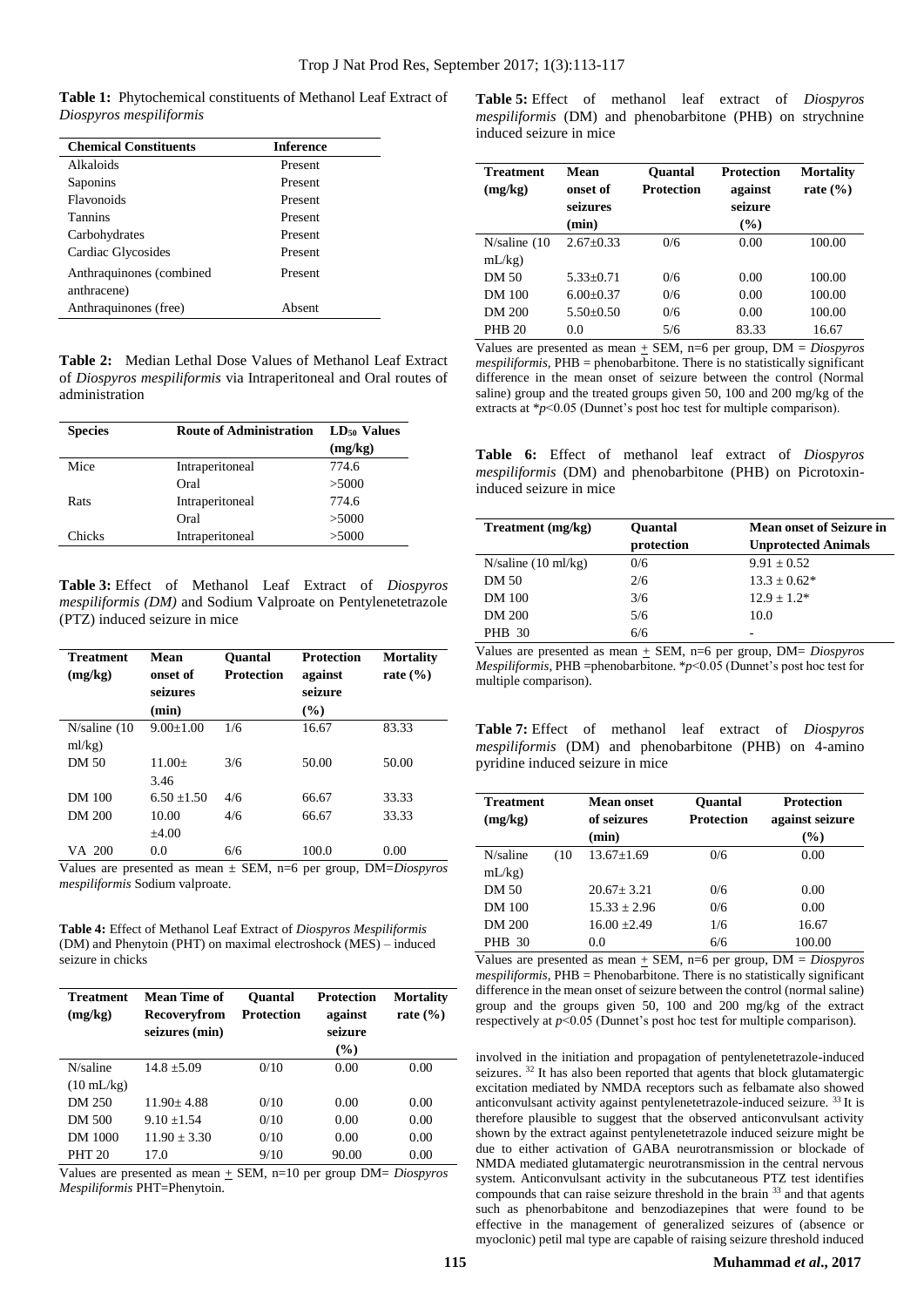by PTZ.<sup>28</sup> The extract therefore can be said to possess some bioactive phytoconstituents that may be effective in the management of absence or myoclonic seizures.

The extract did not confer protection against MES-induced seizure in chicks at all the doses of the extract tested, while phenytoin (20 mg/kg) demonstrated 90% protection against seizure. There was no statistically significant difference observed in the mean recovery time from seizure between the control (normal saline) group and treated groups (Table 4). The maximal electroshock test is probably the best validated preclinical test that predicts drugs effective against generalized seizure of the tonic clonic (grand mal) type.  $34-36$  The model permits evaluation of the ability of a substance to prevent seizure spread through neural tissue of the central nervous system. <sup>20, 28, 36</sup> Antiepileptic agents that act via this pathway are able to limit the repetitive firing of action potentials by slowing the rate of recovery of voltage-activated sodium channels from inactivation and suppress hind limb tonic extension in maximal electroshock seizures. <sup>30</sup> In other words, the maximal electroshock tests predict drugs acting on sodium channels e.g. carbamazepine and phenytoin <sup>37, 38</sup> and these agents are ineffective against PTZ induced seizure. <sup>31</sup> The findings that the extract showed activity against pentylenetetrazole induced seizure and did not show any activity against maximal electroshock-induced seizures agrees with previous works which showed that agents that are effective against pentylenetetrazole induced seizure do not alter maximal electroshock (MES) thresholds. <sup>31</sup> The inability of the extract to protect the chicks against maximal electroshock seizure possibly signifies that the extract does not act on sodium channels and hence may not be effective in generalized tonic clonic and partial seizures.

Against strychnine, the extract demonstrated statistically significant ( $P <$ 0.05) difference in the latency of death by prolonging the onset of seizure at the tested doses. However, the extract did not protect the animals against seizure and lethality at all the tested doses (Table 5). The ability of the extract to delay onset of seizure in the strychnine test showed that the extract has the ability to raise strychnine-induced seizure threshold. Strychnine and related alkaloids such as brucine and thebain induce generalized convulsion by selectively and competitively blocking postsynaptic neurotransmission mediated by glycine, an important inhibitory neurotransmitter to motor neurones and interneurones in the spinal cord.<sup>39</sup> Agents that reverse the action of strychnine (an antagonist of glycine) have been shown to have antiepileptic effects. <sup>40</sup> The ability of the extract to exert activity by delaying the onset of strychnine induced convulsion and death may be a strong indication of glycine activation in the central nervous system.

The extract protected 83.3% of the mice against picrotoxin-induced seizure at the highest dose tested (200 mg/kg). There was also a significant  $(P < 0.05)$  increase in the onset of seizure in the unprotected animals at the lower doses (Table 6). Picrotoxin, a non-competitive GABA<sup>A</sup> receptor antagonist selectively blocks chloride channels. The ability of the extract to protect against picrotoxin-induced seizure suggests that its anticonvulsant action may involve interaction with picrotoxin sites on GABAA-chloride ion channel complex. 41

The extract did not offer significant protection (16.67%) against 4 aminopyridine (4-AP) (Table 7). 4-AP induces tonic-clonic convulsions by blocking potassium channels, <sup>23</sup> conversely agents that activate potassium channels have anticonvulsant effects in some experimental seizure models <sup>42</sup> especially MES. It is unexpected therefore that the extract did not protect against both MES and 4-AP seizures. Potassium channels play a vital role in the control of neuronal excitability and seizure susceptibility, and would be of importance for the suppression of seizure initiation and spread. <sup>43</sup> Failure of the extract to protect against 4-AP suggests that it may not be acting via the potassium channels.

# **Conclusion**

Based on the findings of the present study, it could be said that the use of the leaves of *Diospyros mespiliformis* as a traditional remedy for convulsive disorders have some scientific justification. Further study will involve isolating the bioactive components responsible for the observed activities.

# **Conflict of interest**

The authors declare no conflict of interest.

# **Authors' Declaration**

The authors hereby declare that the work presented in this article are original and that any liability for claims relating to the content of this article will be borne by them.

# **Acknowledgment**

Authors acknowledge the assistance of the technical staff of the Department of Pharmacology and Therapeutics, Ahmadu Bello University, Zaria-Nigeria.

# **References**

- 1. World Health Organization. Traditional Medicine Fact sheet No. 134.
- 2. Olubunmi AO. Epilepsy in Nigeria–A review of etiology, epidemiology and management. *Benin Journal of Postgraduate Medicine.* 2006; 8(1).
- 3. McAuley, J.W. and Lott, R.S. (2008). Seizure Disorders. In: Applied Therapeutics. The clinical use of drugs. Edited by Mary Anne Koda-Kimble et al 9<sup>th</sup> Edition. Lippincott Williams and Wilkins. Maryland USA Ch. 54. p. 1-33.
- 4. Browne TR, Holmes GL. Handbook of epilepsy. Jones & Bartlett Learning; 2008.
- 5. Brodie MJ, Elder AT, Kwan P. Epilepsy in later life. *Lancet Neurol.* 2009; 8(11):1019-1030.
- 6. Shorvon SD. Epidemiology, classification, natural history, and genetics of epilepsy. *The Lancet.* 1990;336(8707):93-6.
- Banerjee PN, Filippi D, Hauser WA. The descriptive epidemiology of epilepsy—a review. *Epilepsy Res*. 2009; 85(1):31-45.
- 8. Cascino GD. Epilepsy: contemporary perspectives on evaluation and treatment. In Mayo Clinic Proceedings 1994 Dec 31 (Vol. 69, No. 12, pp. 1199-1211). Elsevier.
- 9. Samren EB, Duijn CV, Koch S, Hiilesmaa VK, Klepel H, Bardy AH, Mannagetta GB, Deichl AW, Gaily E, Granström IL, Meinardi H. Maternal use of antiepileptic drugs and the risk of major congenital malformations: a joint European prospective study of human teratogenesis associated with maternal epilepsy. *Epilepsia*. 1997; 38(9):981-990.
- 10. Ojewole JA. Evaluation of the analgesic, anti-inflammatory and anti‐diabetic properties of *Sclerocarya birrea* (A. Rich.) Hochst. stem‐bark aqueous extract in mice and rats. *Phytother Res*. 2004;18(8):601-608.
- 11. Dalziel, 1937 Dalziel JM. The useful plants of tropical West Africa. Crown Agencies for the Colonies, London. 1937.
- 12. Watt JM, Breyer-Brandwijk MG. The Medicinal and Poisonous Plants of Southern and Eastern Africa being an Account of their Medicinal and other Uses, Chemical Composition, Pharmacological Effects and Toxicology in Man and Animal. The Medicinal and Poisonous Plants of Southern and Eastern Africa being an Account of their Medicinal and other Uses, Chemical Composition, Pharmacological Effects and Toxicology in Man and Animal.. 1962(Edn 2).
- 13. Burkill HM. The useful plants of west tropical Africa. Volume 2: Families EI. Royal Botanic Gardens; 1994.
- 14. Etkin NL. A Hausa herbal pharmacopoeia: biomedical evaluation of commonly used plant medicines. *J Ethnopharmacol*. 1981; 4(1):75-98.
- 15. Sofowora A. Medicinal plants and traditional medicine in Africa. 1982
- 16. Evans WC. Trease and Evans' pharmacognosy. Elsevier Health Sciences; 2009; 27.
- 17. Lorke D. A new approach to practical acute toxicity testing. *Arch. Toxicol.* 1983; 54(4):275-287.
- 18. Swinyard, E.A., Woodhead, J.H., White, H.S. and Franklin, M.R. (1989). General Principles: Experimental selection, quantification, and evaluation of anticonvulsants. In:Levy, R.H., Mattson, B., Melrum, J.K. and Dreifuss, F.E. (Eds) *Antiepileptic Drugs,* 3 rd edition. Raven Press. New York. USA. pp. 85-103.
- 19. Toman JE, Swinyard EA, Goodman LS. Properties of maximal seizures, and their alteration by anticonvulsant drugs and other agents. *J. Neurophysiol*. 1946;9(3):231-239
- Swinyard EA, Kupferberg HJ. Antiepileptic drugs: detection, quantification, and evaluation. *Fed. Proc.* 1985; 44(10):2629- 2633.